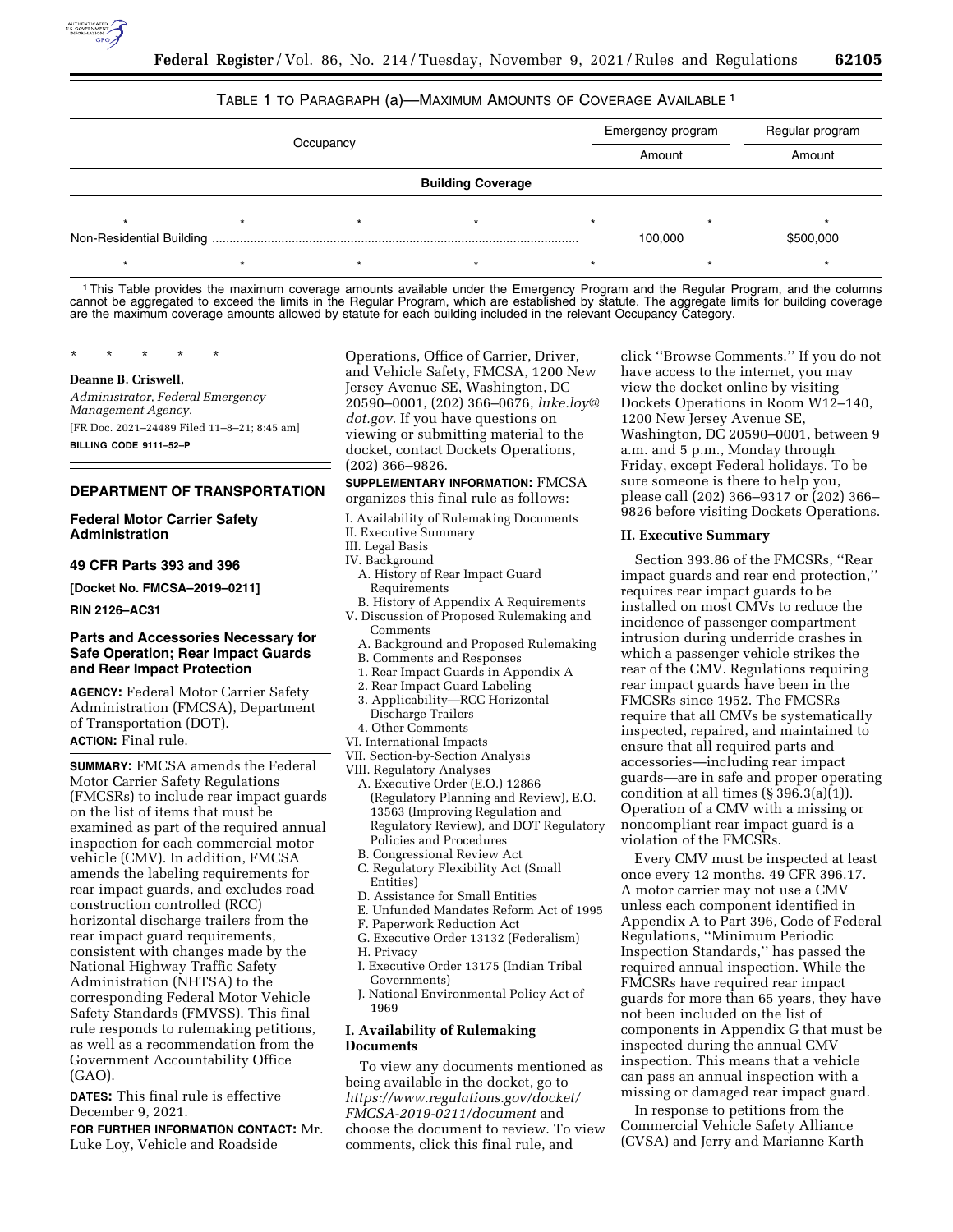(''the Karths'' 1), a recommendation included in GAO Report GAO–19–264, ''Truck Underride Guards: Improved Data Collection, Inspections, and Research Needed,"<sup>2</sup> and Congressional correspondence,3 this final rule amends the FMCSRs to include rear impact guards on the list of items that must be examined as part of the required annual inspection for each CMV.

NHTSA published two final rules on November 19, 2004, relating to rear impact guards. First, NHTSA amended the labeling requirement in FMVSS No. 223, ''Rear impact guards,'' to permit the rear impact guard certification label to be mounted on either the forward- or rearward-facing surface of the horizontal member of the guard, provided the label does not interfere with the retroreflective sheeting required by the FMVSS (69 FR 67660).4 Prior to the amendment, the certification label was required to be mounted on the forwardfacing surface of the horizontal member, 12 inches inboard of the right end of the guard. Second, NHTSA amended the applicability section of FMVSS No. 224, ''Rear impact protection,'' to exclude RCC horizontal discharge semitrailers from the requirements of the standard (69 FR 67663).5 NHTSA concluded that installation of rear impact guards on RCC horizontal discharge trailers would interfere with the intended function of the trailers and was therefore impracticable due to the unique design and purpose of those vehicles. However, neither of NHTSA's November 2004 amendments to the FMVSS was incorporated into the corresponding rear impact requirements in section 393.86 of the FMCSRs. FMCSA amends the FMCSRs to adopt the changes above to maintain consistency with FMVSS Nos. 223 and 224.

This final rule does not result in incremental costs or benefits beyond the baseline established in the FMCSRs. Although rear impact guards are not

<sup>5</sup> RCC horizontal discharge trailers are used in the road construction industry to deliver asphalt to construction sites and gradually discharge asphalt mix into the paving machines overlaying the road surface. Federal Motor Vehicle Safety Standards; Rear Impact Guards; Final Rule, 69 FR 67663 (Nov. 19, 2004). You may view the NHTSA rule online at *[https://www.federalregister.gov/documents/2004/](https://www.federalregister.gov/documents/2004/11/19/04-25703/federal-motor-vehicle-safety-standards-rear-impact-guards-final-rule)  [11/19/04-25703/federal-motor-vehicle-safety](https://www.federalregister.gov/documents/2004/11/19/04-25703/federal-motor-vehicle-safety-standards-rear-impact-guards-final-rule)[standards-rear-impact-guards-final-rule.](https://www.federalregister.gov/documents/2004/11/19/04-25703/federal-motor-vehicle-safety-standards-rear-impact-guards-final-rule)* 

currently among the items that must be examined during annual inspections, 49 CFR 393.86 requires that certain CMVs operated in interstate commerce be equipped with the devices, and 49 CFR 396.3(a) requires that parts and accessories, including rear impact guards, remain in safe and proper operating conditions at all times. Therefore, for the purposes of assessing the economic impact of this final rule on motor carriers, the Agency assumes compliance as part of the baseline established by the existing FMCSRs in section 393.86. Neither the labeling requirements resulting from this final rule, nor the exclusion of RCC horizontal discharge semitrailers from these requirements, will result in incremental costs or benefits.

# **III. Legal Basis for the Rulemaking**

This rulemaking is based on the authority of the Motor Carrier Act of 1935 (1935 Act) and the Motor Carrier Safety Act of 1984 (1984 Act). The 1935 Act, as amended, provides that ''[t]he Secretary of Transportation may prescribe requirements for—(1) qualifications and maximum hours of service of employees of, and safety of operation and equipment of, a motor carrier; and (2) qualifications and maximum hours of service of employees of, and standards of equipment of, a private motor carrier, when needed to promote safety of operation'' (49 U.S.C. 31502(b)). This final rule amends the FMCSRs to respond to petitions for rulemaking. The adoption and enforcement of such rules is specifically authorized by the 1935 Act. This final rule rests squarely on that authority.

The 1984 Act provides concurrent authority to regulate drivers, motor carriers, and vehicle equipment. It requires the Secretary to ''prescribe regulations on commercial motor vehicle safety.'' The regulations shall prescribe minimum safety standards for CMVs. At a minimum, the regulations shall ensure that: (1) CMVs are maintained, equipped, loaded, and operated safely; (2) the responsibilities imposed on operators of CMVs do not impair their ability to operate the vehicles safely; (3) the physical condition of operators of CMVs is adequate to enable them to operate vehicles safely; (4) the operation of CMVs does not have a deleterious effect on the physical condition of the operators; and (5) drivers are not coerced by motor carriers, shippers, receivers, or transportation intermediaries to operate a vehicle in violation of a regulation promulgated under 49 U.S.C. 31136 (which is the basis for much of the FMCSRs) or 49

U.S.C. chapters 51 or 313 (49 U.S.C. 31136(a)(5)).

This final rule concerns parts and accessories necessary for the safe operation of CMVs, and the inspection, repair, and maintenance of CMVs. It is based on section 31136(a)(1) because it deals with CMV maintenance of rear impact guards. The final rule does not address the driver-centered requirements of sections 31136(a)(2)– (4). As the amendments adopted by this final rule are primarily technical changes that clarify existing requirements and improve enforcement consistency, FMCSA believes there will be stakeholder support for this initiative and that coercion to violate the amendments, which is already prohibited by section 31136(a)(5), will not be an issue.

Before prescribing any such regulations, FMCSA must consider the ''costs and benefits'' of any proposal (49 U.S.C. 31136(c)(2)(A) and 31502(d)). As discussed in greater detail in the ''Regulatory Analyses'' section, FMCSA has determined that this final rule is not a significant regulatory action.

### **IV. Background**

# *A. History of Rear Impact Guard Requirements*

The first Federal requirements concerning heavy vehicle rear underride protection were issued in 1952 by the Bureau of Motor Carriers of the Interstate Commerce Commission (ICC). The regulation required all heavy trucks, trailers, and semitrailers manufactured after December 31, 1952, to be equipped with a rear-end protection device designed to help prevent underride. The rule required that the ground clearance of the underride guard be no more than 30 inches when the vehicle is empty. The rule also required that the underride guard be located no more than 24 inches forward of the rear of the vehicle and extend laterally to within 18 inches of each side. The underride device was required to be ''substantially constructed and firmly attached'' (17 FR 4445, May 15, 1952). The ICC's authority over motor carrier safety was transferred to DOT by Section 6(e)(6)(C) of the Department of Transportation Act (Pub. L. 89–670, 80 Stat. 931, 939–940, Oct. 15, 1966). The authority was delegated by the Secretary to the Federal Highway Administration (FHWA).

NHTSA was established in 1970 and authorized to prescribe safety standards for motor vehicles and motor vehicle equipment in interstate commerce, *i.e.,*  the FMVSS applicable to vehicle and equipment manufacturers. On January

<sup>&</sup>lt;sup>1</sup> Copies of the petitions from CVSA and the Karths are available online at *[https://](https://www.regulations.gov/docket?D=FMCSA-2019-0211) [www.regulations.gov/docket?D=FMCSA-2019-0211](https://www.regulations.gov/docket?D=FMCSA-2019-0211)* 

 $a^2$  A copy of the GAO Report is available in the docket for this final rule.

 $^3\rm\,A$  copy of the letter is in the docket for this final rule.

<sup>&</sup>lt;sup>4</sup> You may view the NHTSA rule online at *[https://](https://www.federalregister.gov/documents/2004/11/19/04-25704/federal-motor-vehicle-safety-standards-rear-impact-guard-labels) [www.federalregister.gov/documents/2004/11/19/04-](https://www.federalregister.gov/documents/2004/11/19/04-25704/federal-motor-vehicle-safety-standards-rear-impact-guard-labels) [25704/federal-motor-vehicle-safety-standards-rear](https://www.federalregister.gov/documents/2004/11/19/04-25704/federal-motor-vehicle-safety-standards-rear-impact-guard-labels)[impact-guard-labels.](https://www.federalregister.gov/documents/2004/11/19/04-25704/federal-motor-vehicle-safety-standards-rear-impact-guard-labels)*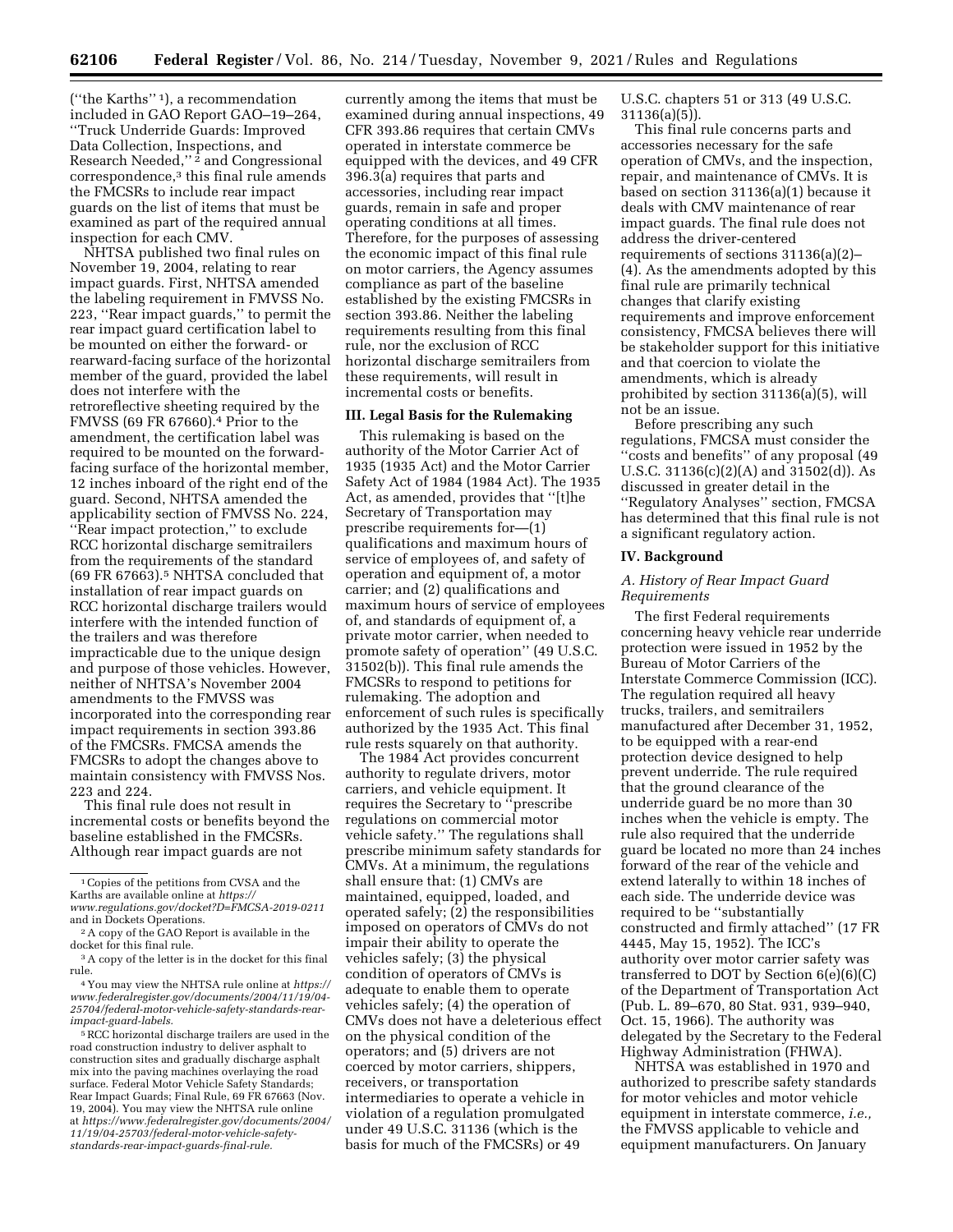24, 1996, NHTSA published a final rule creating FMVSS Nos. 223 and 224 (61 FR 2004). The requirements apply to most trailers and semitrailers with a gross vehicle weight rating of 4,536 kg (10,000 pounds) or more, manufactured on or after January 26, 1998.

FMVSS No. 223 specifies requirements that rear impact guards must meet before they can be installed on new trailers or semitrailers. It specifies strength and energy absorption requirements, as well as test procedures that manufacturers and NHTSA will use to determine compliance with the standard. The standard also requires the guard manufacturer to permanently label the impact guard to certify that it meets the requirements, and to provide instructions on the proper installation of the guard.

FMVSS No. 224 requires that most new trailers and semitrailers with a GVWR of 4,536 kg (10,000 pounds) or more be equipped with a rear impact guard meeting the requirements of FMVSS No. 223. The guards must extend laterally to within 4 inches of the sides of the trailer, have a ground clearance of no more than 22 inches, and be placed as close as possible to, but not more than 12 inches from, the rear of the vehicle. To ensure that the guard will perform properly, the standard also requires it to be mounted on the trailer or semitrailer in accordance with the installation instructions provided by the guard manufacturer.

On September 1, 1999, FHWA published a final rule amending the FMCSRs to require trailers and semitrailers manufactured on or after January 26, 1998, with a GVWR of 4,536 kg (10,000 pounds) or more, be equipped with rear impact guards that meet the requirements of FMVSS No. 223. The rear impact guards must be installed to ensure that the trailer or semitrailer meets the rear end protection requirements of FMVSS No. 224. This rule was intended to ensure that the rear impact protection requirements of the FMCSRs are consistent with the FMVSS (64 FR 47703).

As stated previously, NHTSA published two final rules on November 19, 2004, relating to rear impact guards. NHTSA amended the labeling requirement in FMVSS No. 223 to permit the rear impact guard certification label to be mounted on either the forward- or rearward-facing surface of the horizontal member of the guard (69 FR 67660), and amended the applicability section of FMVSS No. 224 to exclude RCC horizontal discharge semitrailers from the requirements of the standard (69 FR 67663). However,

neither of NHTSA's November 2004 amendments to the FMVSS was incorporated into the corresponding rear impact requirements in section 393.86 of the FMCSRs.

# *B. History of Appendix A Requirements*

Section 210 of the 1984 Act required the Secretary of Transportation to establish standards for the annual or more frequent (*i.e.,* periodic) inspection of all CMVs engaged in interstate or foreign commerce (49 U.S.C. 31142(b)). In response, FHWA adopted new section 396.17 on December 7, 1988, which requires all CMVs to be inspected at least once every 12 months (53 FR 49380, as amended on Dec. 8, 1989 (54 FR 50722)). In establishing specific criteria for the newly required annual inspection, FHWA looked to inspection criteria that had been developed based on the specifications in part 393, notably (1) the CVSA vehicle out-ofservice criteria and (2) the vehicle portion of the FHWA National Uniform Driver-Vehicle Inspection Procedure (NUD–VIP). FHWA decided to use the vehicle portion of the NUD–VIP as the criteria for successful completion of the annual inspection, and in the December 1988 rule, established Appendix G to the FMCSRs as the minimum periodic inspection standards for § 396.17. FHWA noted that utilization of the FHWA NUD–VIP would (1) provide the necessary inspection-related pass/fail criteria for the periodic inspection at a more stringent level than the vehicle out-of-service criteria, and (2) provide the proper level of Federal oversight in establishing and revising the criteria. On October 14, 2021, the final rule titled, ''Federal Motor Carrier Safety Regulations; General Technical, Organizational, Conforming, and Correcting Amendments'' (86 FR 57060) redesignated Appendix G to Subchapter B of Chapter III as Appendix A to Part 396.

# **V. Discussion of Proposed Rulemaking and Comments**

### *A. Background and Proposed Rulemaking*

*Rear Impact Guards in Appendix A.*6 In its petition, CVSA requested that the Agency amend Appendix G to include specific language regarding the inspection of rear impact guards during annual inspections. The petition stated:

A vehicle's rear impact guard/rear end protection is inspected roadside as part of the North American Standard Inspection Program. However, the majority of commercial motor vehicles do not come into contact with an inspector on an annual basis. . . .

According to data available through FMCSA's Analysis and Information Online web page, in fiscal year 2017 inspectors document[ed] more than 2,300 violations related to rear impact guards and rear end protection, more than half of which are for components that are missing, damaged or improperly constructed. Including rear impact guards and rear end protection in the periodic inspection requirements in Appendix G will call additional attention to this critical safety component and help ensure that each vehicle is checked at least once a year, improving compliance and helping to prevent fatalities and injuries when rear-end collisions occur. Furthermore, including rear impact guards and rear end protection in the periodic annual inspection standards will harmonize U.S. regulations with those in Canada and Mexico, which include rear impact guards and rear end protection as part of their annual inspection programs.

The Karths' petition requested that FMCSA ''[a]dd underride guards to Appendix [A] and 396.17 (Periodic Inspection).''

In addition, several Senators asked GAO to review data on truck underride crashes and information on underride guards. Between January 2018 and March 2019, GAO conducted a performance audit that included a literature review and interviews with stakeholders familiar with underride crashes and guards.

GAO Report GAO–19–264, published in March 2019, examines (1) the data that DOT reports on underride crashes, and (2) the development and use of underride guard technologies in the United States. GAO analyzed DOT's underride crash data for 2008 through 2017; reviewed NHTSA's proposed regulations and research on new guard technologies (80 FR 78418, Dec. 16, 2015); and interviewed stakeholders including DOT officials, industry and safety groups, and State officials.

With respect to FMCSA, GAO concluded that the lack of an annual inspection requirement for rear impact guards potentially affects the safety of the traveling public and FMCSA's ability to achieve its safety mission. GAO stated that ''without explicitly including the inspection of the rear guard in Appendix G, there is no assurance that rear guards in operation will be inspected at least annually to ensure they perform as designed to prevent or mitigate an underride crash.'' In its ''Recommendations for Executive Action,'' GAO stated:

<sup>6</sup>At the time of the petitions for rulemaking, the GAO report, and publication of the NPRM, Appendix A to Part 396 was codified as Appendix G to Subchapter B of Chapter III. Therefore, those petitions and the comments on the NPRM refer to Appendix G. However, this final rule discusses them as referring to Appendix A.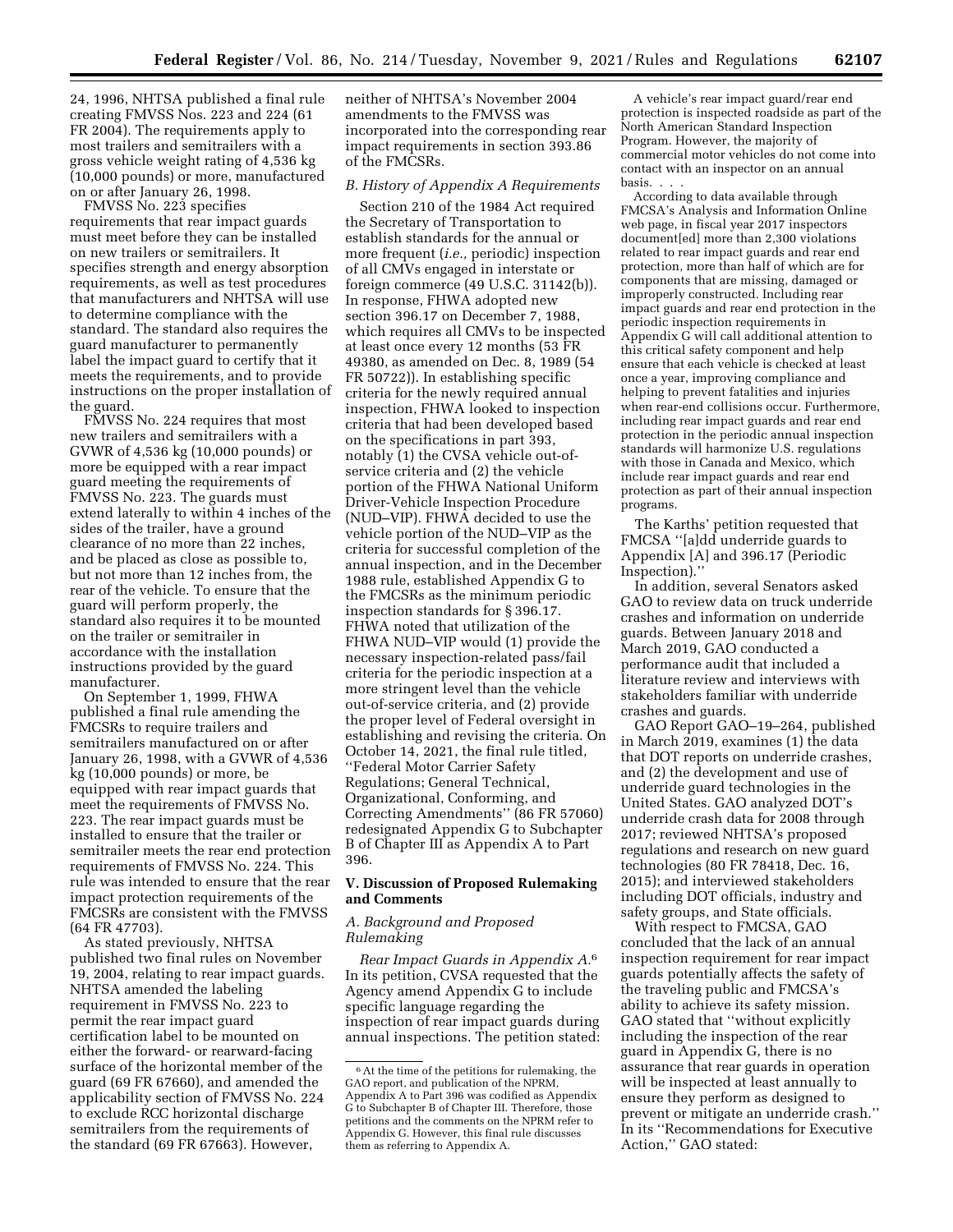The Administrator of the Federal Motor Carrier Safety Administration should revise Appendix [A] of the agency's regulations to require that rear guards are inspected during commercial vehicle annual inspections. (Recommendation 3)

While the GAO review was being conducted, a group of Senators urged the Agency to ''add 'underride guards' to the list of annual inspection items required [for] trucks and trailers under current periodic inspection regulations.'' The Senators stated:

Requiring an annual inspection of rear underride guards, in addition to the current list of items already checked during annual inspections, would ensure trucks and trailers are complying with regulations already on the books. Therefore, we ask that FMCSA consider initiating a rulemaking to amend federal Minimum Periodic Inspection Standards to include a subsection on ''underride guards.'' Should you decide to move forward with this rulemaking, we respectfully request that an inserted subsection be identical to the already mandated minimum standards of rear impact guards and rear end protection.

FMCSA published a notice of proposed rulemaking (NPRM) on December 29, 2020 (85 FR 85571). In the NPRM, FMCSA proposed to amend then Appendix G to Subchapter B of Chapter III, now Appendix A to Part 396, ''Minimum Periodic Inspection Standards,'' by adding rear impact guards to the list of items required to be inspected pursuant to § 396.17 as part of the required annual inspection for each CMV. FMCSA proposed to amend § 393.86(a)(6) to clarify that the certification label may be on the forward- or rear-facing surface of the horizontal member of the guard, provided it does not interfere with the retroreflective sheeting required by the FMVSS. FMCSA also proposed to amend (1) § 393.5 to add a definition of *road construction controlled horizontal discharge trailer* consistent with the NHTSA definition in FMVSS No. 224, and (2) §§ 393.86(a)(1) and 393.86(b)(1) to make it clear that RCC horizontal discharge trailers are not required to have a rear impact guard installed, consistent with the amendments made by NHTSA in 2004.

Although neither of NHTSA's November 2004 amendments had been incorporated into the rear impact requirements in section 393.86, FMCSA stated in the NPRM that it was not aware of any enforcement or compliance issues with respect to these items in the ensuing 15 years. As such, FMCSA stated that it did not expect the proposed amendments to have any impact on motor carriers.

## *B. Comments and Responses*

FMCSA solicited comments to the NPRM for a 60-day period, ending on March 1, 2021. The Agency received a total of 23 comments from the following parties: The Academy of Truck Accident Attorneys, Advocates for Highway and Auto Safety, the American Trucking Associations (ATA), the CVSA, the Institute for Safer Trucking, the Law Firm for Truck Safety, the Owner-Operator Independent Drivers Association (OOIDA), the National Association of Trailer Manufacturers (NATM), the National Automobile Dealers Association (NADA), the Truck Trailer Manufacturers Association (TTMA), the Truckload Carriers Association, and 12 individuals (Lois Durso, Stephen Eimers, Cathy Forman, Mark Hawkins, Eric Hein, Jerry and Marianne Karth, Sulev Oun, Michael Poplaski, Roderick Throgmorton, and three anonymous commenters).

*1. Rear Impact Guards in Appendix A.* All commenters supported the proposal to amend Appendix G to require rear impact guards to be inspected as part of the annual inspection required under section 396.17, and this rule adopts the amendments largely as proposed in the NPRM.

TTMA suggested alternative language from that proposed in the NPRM to clarify certain elements in Appendix A.

TTMA stated that the phrase ''not securely attached'' in the proposed 15.a.2 of Appendix A ''is vague and insufficient to catch many unsafe, damaged or improperly repaired guards.'' TTMA suggested that the inspection should not allow ''broken or missing fasteners, cracked welds, corrosion that evidences any loss of original or parent material, bends that indicate prior impact damage not yet repaired, or asymmetrical repairs indicating the use [of] non-OEM approved components.''

*FMCSA response:* FMCSA agrees that the proposed language was somewhat broad, and—consistent with other sections of Appendix A—has amended the language of 15.a.2 to include examples of specific conditions that could constitute ''not securely attached.'' FMCSA emphasizes that the amended language is not an allinclusive list, and that motor carriers will have discretion to determine that a guard is not securely attached (and thus, needs to be repaired/replaced) as a result of other conditions observed during the annual inspection.

TTMA stated that the phrase ''and not beyond'' in the proposed 15.a.3 of Appendix A ''is vague and could refer

to either 'the side extremity of the trailer' or to the point 4 inches inboard.'' To avoid confusion, TTMA suggested using the phrase ''. . . and not beyond the side extremity of the trailer.''

*FMCSA response:* FMCSA agrees, and has amended the language of 15.a.3 to make it clear that the guard must extend to within 4 inches of the side extremity of the vehicle, but may not extend beyond the side extremity of the vehicle.

TTMA stated that the proposed language in 15.a.4–6 and 15.b.4–5 of Appendix A starts with ''Guard,'' and since the guard is the whole system including the uprights, horizontal member, and attachments, TTMA suggested that ''Guard'' should more appropriately be ''Guard horizontal member'' in these sections.

*FMCSA response:* FMCSA agrees, and has amended the language as suggested. (FMCSA notes that this applies to 15.a.3–6, as opposed to 15.a.4–6, and to 15.b.3–5, as opposed to 15.b.4–5, respectively).

*2. Rear Impact Guard Labeling.* Most commenters supported the NPRM proposal to amend the labeling requirements in  $\S 393.86(a)(6)$  to be consistent with the changes made by NHTSA in 2004.

While ATA supported the proposed amendment to make the FMCSR labeling requirement consistent with the corresponding FMVSS labeling requirement, it noted support for a CVSA petition for rulemaking submitted to FMCSA requesting that the rear impact guard labeling requirement be removed from section 393.86(a)(6) of the FMCSRs. CVSA and NADA opposed the proposed amendment, and both recommended that FMCSA instead eliminate the labeling requirement.

*FMCSA response:* As noted in the NPRM, the proposal to amend the labeling requirement in section 393.86(a)(6) was simply an action to make the labeling requirement in the FMCSRs consistent with a change made to the corresponding FMVSS by NHTSA in 2004. While CVSA has submitted petitions for rulemaking to both FMCSA and NHTSA requesting elimination of the labeling requirement for rear impact guards, FMCSA action on that petition is outside the scope of this rulemaking and will be addressed separately.

*3. Applicability—RCC Horizontal Discharge Trailers.* Most commenters supported the NPRM proposal to add a definition of *road construction controlled horizontal discharge trailer,*  and to make it clear that RCC horizontal discharge trailers are not required to have a rear impact guard installed,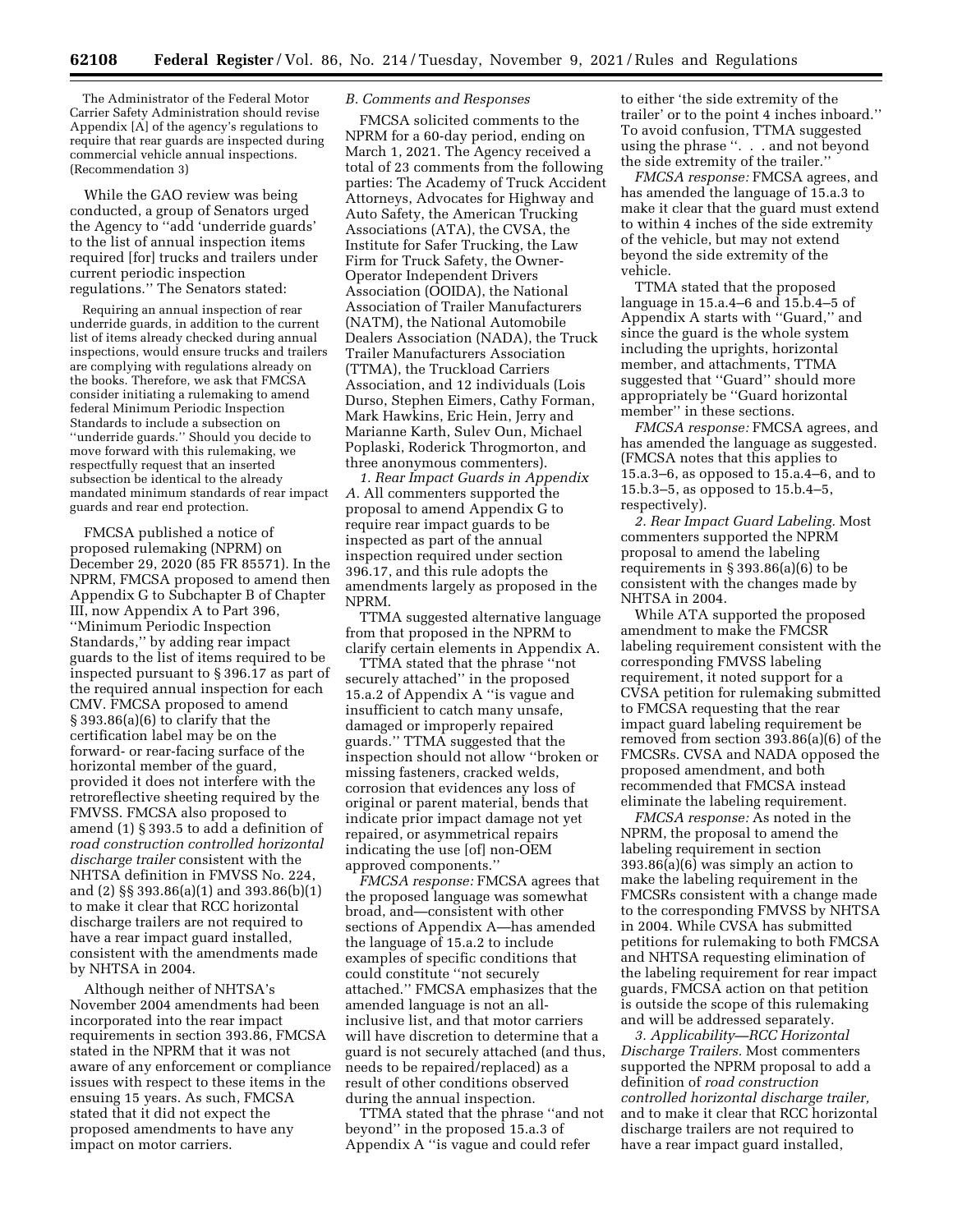consistent with the amendments made by NHTSA in 2004.

The Law Firm for Truck Safety opposed the proposal to exclude RCC horizontal discharge trailers from the requirement to have a rear impact guard, stating that ''NHTSA is wrong to have amended the applicability section of FMVSS No. 224, 'Rear impact protection,' to exclude RCC horizontal discharge semitrailers from the requirements of the standard.'' The commenter noted that there are rear impact guards on various trucks in Europe ''that this rule making is attempting to exclude.''

*FMCSA response:* As noted in the NPRM, the proposal to exclude RCC horizontal discharge trailers from the requirement to have a rear impact guard installed was simply an action to make the applicability requirements in the FMCSRs consistent with those made via an amendment to the FMVSS made by NHTSA in 2004. Any action to remove RCC horizontal discharge trailers from the list of excluded vehicles in FMVSS No. 224 would have to be done by NHTSA through a notice and comment rulemaking proceeding and is outside the scope of this rulemaking.

*4. Other comments.* In addition to comments on the proposed amendments to Appendix A, labeling, and RCC horizontal discharge trailers, FMCSA also received comments regarding a wide range of other issues relating to underride protection, including (a) enhanced strength requirements for rear impact guards, (b) the lack of regulations for side underride protection, (c) rear impact protection for single unit trucks, (d) the recommendations from the GAO Report, and (e) automatic emergency braking. All these issues are outside of the scope of this rulemaking.

#### **VI. International Impacts**

The FMCSRs, and any exceptions to the FMCSRs, apply only within the United States (and, in some cases, U.S. territories). Motor carriers and drivers are subject to the laws and regulations of the countries in which they operate, unless an international agreement states otherwise. Drivers and carriers should be aware of the regulatory differences among nations.

#### **VII. Section-by-Section Analysis**

*A. Part 393—Parts and Accessories Necessary for Safe Operation* 

# § 393.5 Definitions

FMCSA amends this section by adding a definition of *Road construction controlled horizontal discharge trailer.* 

§ 393.86(a)(1) General Requirements for Trailers and Semitrailers Manufactured on or After January 26, 1998

FMCSA amends this section by adding RCC horizontal discharge trailers to the list of vehicles that are not required to have a rear impact guard.

§ 393.86(a)(6) Certification and Labeling Requirements for Rear Impact Protection Guards

FMCSA amends this section to clarify that the label may be on the forward- or rear-facing surface of the horizontal member of the guard, provided it does not interfere with the retroreflective sheeting required by the FMVSS.

§ 393.86(b)(1) Requirements for Motor Vehicles Manufactured After December 31, 1952 (Except Trailers or Semitrailers Manufactured on or After January 26, 1998)

FMCSA amends this section by adding RCC horizontal discharge trailers to the list of vehicles that are not required to have a rear impact guard.

# *B. Appendix A to Part 396 Minimum Periodic Inspection Standards*

FMCSA amends Appendix A by adding rear impact guards to the list of items required to be inspected pursuant to § 396.17.

### **VIII. Regulatory Analyses**

*A. Executive Order (E.O.) 12866 (Regulatory Planning and Review), E.O. 13563 (Improving Regulation and Regulatory Review), and DOT Regulatory Policies and Procedures* 

FMCSA has considered the impact of this final rule under E.O. 12866 (58 FR 51735, Oct. 4, 1993), Regulatory Planning and Review, E.O. 13563 (76 FR 3821, Jan. 21, 2011), Improving Regulation and Regulatory Review, and DOT's regulatory policies and procedures. The Office of Information and Regulatory Affairs within the Office of Management and Budget (OMB) determined that this final rulemaking is not a significant regulatory action under section 3(f) of E.O. 12866, as supplemented by E.O. 13563, and does not require an assessment of potential costs and benefits under section 6(a)(3) of that Order. Accordingly, OMB has not reviewed it under that E.O.

In response to rulemaking petitions and a recommendation from the GAO, FMCSA amends Appendix G to Subchapter B of Chapter III in 49 CFR. This amendment adds rear impact guards to the list of items that must be examined as part of the required annual inspection for each CMV.

Section 393.86(a) currently requires most trailers and semitrailers manufactured on or after January 26, 1998, to be equipped with rear impact guards. This final rule does not require installation or maintenance of rear impact guards beyond the current requirements in section 393.86.

This final rule does not result in incremental costs or benefits beyond the baseline established in the FMCSRs. As required by 49 CFR 396.17, motor carriers currently complete annual inspections of all items identified in Appendix G. FMCSA assumes that motor carriers currently review rear impact guards in their annual inspection programs to remain in compliance with the current requirements in 49 CFR 396.3(a)(1), which states that parts and accessories, including rear impact guards, must be in safe and proper operating conditions at all times. Additionally, CMVs are subject to inspections conducted in accordance with the CVSA's North American Standard Inspection Program that may occur throughout the year, which include the examination of rear impact guards. According to data contained in the Motor Carrier Management Information System (MCMIS), most motor carriers comply with 49 CFR 396.3(a)(1). Specifically, there were approximately 2.1 million vehicle roadside inspections conducted in the United States in 2019, and there were approximately 3.1 million vehicle violations cited during those inspections. Only 3,189—or about 0.103 percent—were rear impact guard violations.7

FMCSA also makes two minor changes to maintain consistency between the FMCSRs and NHTSA's FMVSS Nos. 223 and 224. As described above, these changes provide consistent labeling requirements and exclude RCC horizontal discharge semitrailers from the requirements of this standard. These administrative changes do not result in incremental impacts.

### *B. Congressional Review Act*

Pursuant to the Congressional Review Act (5 U.S.C. 801–808), the Office of Information and Regulatory Affairs designated this rule as not a ''major rule.'' 8

<sup>7</sup> Data Source: MCMIS data snapshot as of 5/28/ 2021, including current year-to-date information for CY 2021. The data presented are accurate as of the date listed, but are subject to update as new or additional information may be reported to MCMIS following the snapshot date.

<sup>8</sup>A ''major rule'' means any rule that OMB finds has resulted in or is likely to result in (a) an annual effect on the economy of \$100 million or more; (b) a major increase in costs or prices for consumers, Continued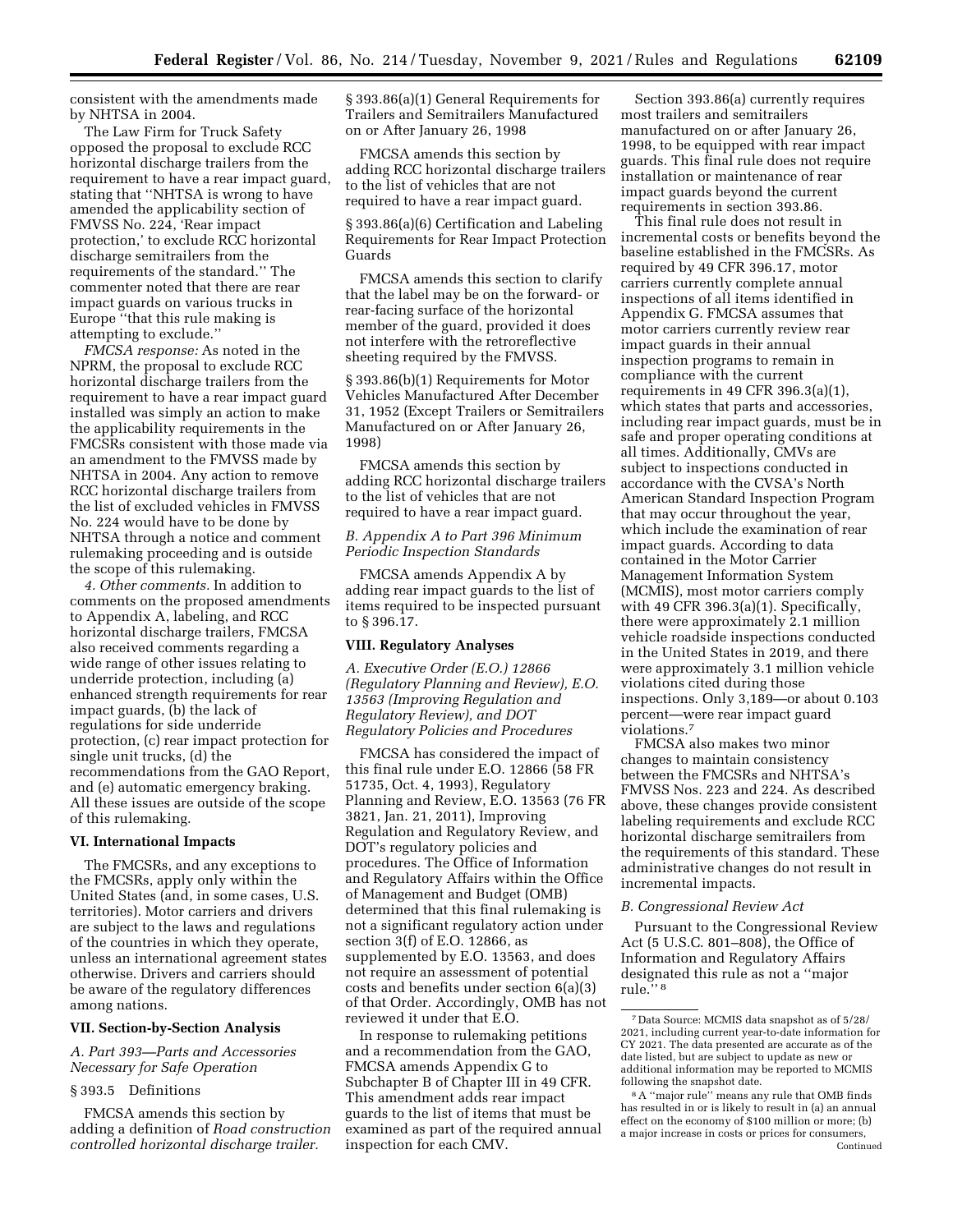# *C. Regulatory Flexibility Act (Small Entities)*

The Regulatory Flexibility Act of 1980 (RFA) (5 U.S.C. 601 *et seq.*) requires Federal agencies to consider the effects of their regulatory actions on small businesses and other small entities and to minimize any significant economic impact. The term *small entities*  comprises small businesses and not-forprofit organizations that are independently owned and operated and are not dominant in their fields and governmental jurisdictions with populations of less than 50,000 (5 U.S.C. 601(6)). Accordingly, DOT policy requires an analysis of the impact of all regulations on small entities and mandates that agencies strive to lessen any adverse effects on these businesses.

*Small entity* is defined in 5 U.S.C. 601(3) as having the same meaning *small business concern* under Section 3 of the Small Business Act. This includes any small business concern that is independently owned and operated and is not dominant in its field of operation. Section 601(4), likewise, includes within the definition of ''small entities'' not-for-profit enterprises that are independently owned and operated and are not dominant in their fields of operation. In addition, Section 601(5) defines *small entities* as governments of cities, counties, towns, townships, villages, school districts, or special districts with populations less than 50,000. The Small Business Administration develops the size standards used to classify entities as small, and establishes separate standards for each industry, as defined by the North American Industry Classification System. The motor carriers affected by this final rule fall into many different industry codes with differing size standards. Because this final rule impacts all motor carriers, including those considered to be small entities, this rule will impact a substantial number of small entities.

However, FMCSA has determined that this final rule does not have a significant impact on the affected entities. This final rule requires motor carriers to include rear impact guards on the list of items that must be examined as part of the required annual CMV inspection. FMCSA believes that motor carriers have been inspecting the rear impact guards on their CMVs to remain in compliance with requirements that

have been in the FMCSRs since 1952. As such, this final rule does not have incremental impacts on the affected entities. The two minor changes to maintain consistency between the FMCSRs and NHTSA's FMVSS Nos. 223 and 224 do not result in incremental impacts. The impacts of this final rule are de minimis, and therefore, the final rule does not have a significant economic impact on a substantial number of small entities.

Consequently, I certify that the final rule does not have a significant economic impact on a substantial number of small entities.

#### *D. Assistance for Small Entities*

In accordance with section 213(a) of the Small Business Regulatory Enforcement Fairness Act of 1996,9 FMCSA wants to assist small entities in understanding this final rule so that they can better evaluate its effects on themselves and participate in the rulemaking initiative. If the final rule would affect your small business, organization, or governmental jurisdiction and you have questions concerning its provisions or options for compliance, please consult the person listed under **FOR FURTHER INFORMATION CONTACT**.

Small businesses may send comments on the actions of Federal employees who enforce or otherwise determine compliance with Federal regulations to the Small Business Administration's Small Business and Agriculture Regulatory Enforcement Ombudsman (Office of the National Ombudsman, see *[https://www.sba.gov/about-sba/](https://www.sba.gov/about-sba/oversight-advocacy/office-national-ombudsman)  [oversight-advocacy/office-national](https://www.sba.gov/about-sba/oversight-advocacy/office-national-ombudsman)[ombudsman](https://www.sba.gov/about-sba/oversight-advocacy/office-national-ombudsman)*) and the Regional Small Business Regulatory Fairness Boards. The Ombudsman evaluates these actions annually and rates each agency's responsiveness to small business. If you wish to comment on actions by employees of FMCSA, call 1–888–REG– FAIR (1–888–734–3247). DOT has a policy regarding the rights of small entities to regulatory enforcement fairness and an explicit policy against retaliation for exercising these rights.

# *E. Unfunded Mandates Reform Act of 1995*

The Unfunded Mandates Reform Act of 1995 (2 U.S.C. 1531–1538) (UMRA) requires Federal agencies to assess the effects of their discretionary regulatory actions. In particular, the Act addresses actions that may result in the expenditure by a State, local, or Tribal government, in the aggregate, or by the

private sector of \$170 million (which is the value equivalent of \$100,000,000 in 1995, adjusted for inflation to 2020 levels) or more in any one year. Though this final rule would not result in such an expenditure, and the analytical requirements of UMRA do not apply as a result, the Agency discusses the effects of this rule elsewhere in this preamble.

## *F. Paperwork Reduction Act*

This final rule contains no new information collection under the Paperwork Reduction Act of 1995 (44 U.S.C. 3501–3520).

#### *G. Executive Order 13132 (Federalism)*

A rule has implications for federalism under Section 1(a) of Executive Order 13132 if it has ''substantial direct effects on the States, on the relationship between the national government and the States, or on the distribution of power and responsibilities among the various levels of government.'' FMCSA determined that this final rule does not have substantial direct costs on or for States, nor does it limit the policymaking discretion of States. Nothing in this document preempts any State law or regulation. Therefore, this final rule does not have sufficient federalism implications to warrant the preparation of a Federalism Impact Statement.

## *H. Privacy*

The Consolidated Appropriations Act, 2005,10 requires the Agency to assess the privacy impact of a regulation that will affect the privacy of individuals. This rule would not require the collection of personally identifiable information (PII).

The Privacy Act (5 U.S.C. 552a) applies only to Federal agencies and any non-Federal agency that receives records contained in a system of records from a Federal agency for use in a matching program.

The E-Government Act of 2002,11 requires Federal agencies to conduct a PIA for new or substantially changed technology that collects, maintains, or disseminates information in an identifiable form. No new or substantially changed technology will collect, maintain, or disseminate information as a result of this rule. Accordingly, FMCSA has not conducted a PIA.

In addition, the Agency submitted a Privacy Threshold Assessment to evaluate the risks and effects the proposed rulemaking might have on

individual industries, geographic regions, Federal, State, or local government agencies; or (c) significant adverse effects on competition, employment, investment, productivity, innovation, or on the ability of United States-based enterprises to compete with foreign-based enterprises in domestic and export markets (49 CFR 389.3).

<sup>9</sup>Public Law 104–121, 110 Stat. 857, (Mar. 29, 1996).

<sup>10</sup>Public Law 107–347, sec. 208, 116 Stat. 2899, 2921 (Dec. 17, 2002).

<sup>11</sup>Public Law 108–447, 118 Stat. 2809, 3268, note following 5 U.S.C. 552a (Dec. 4, 2014).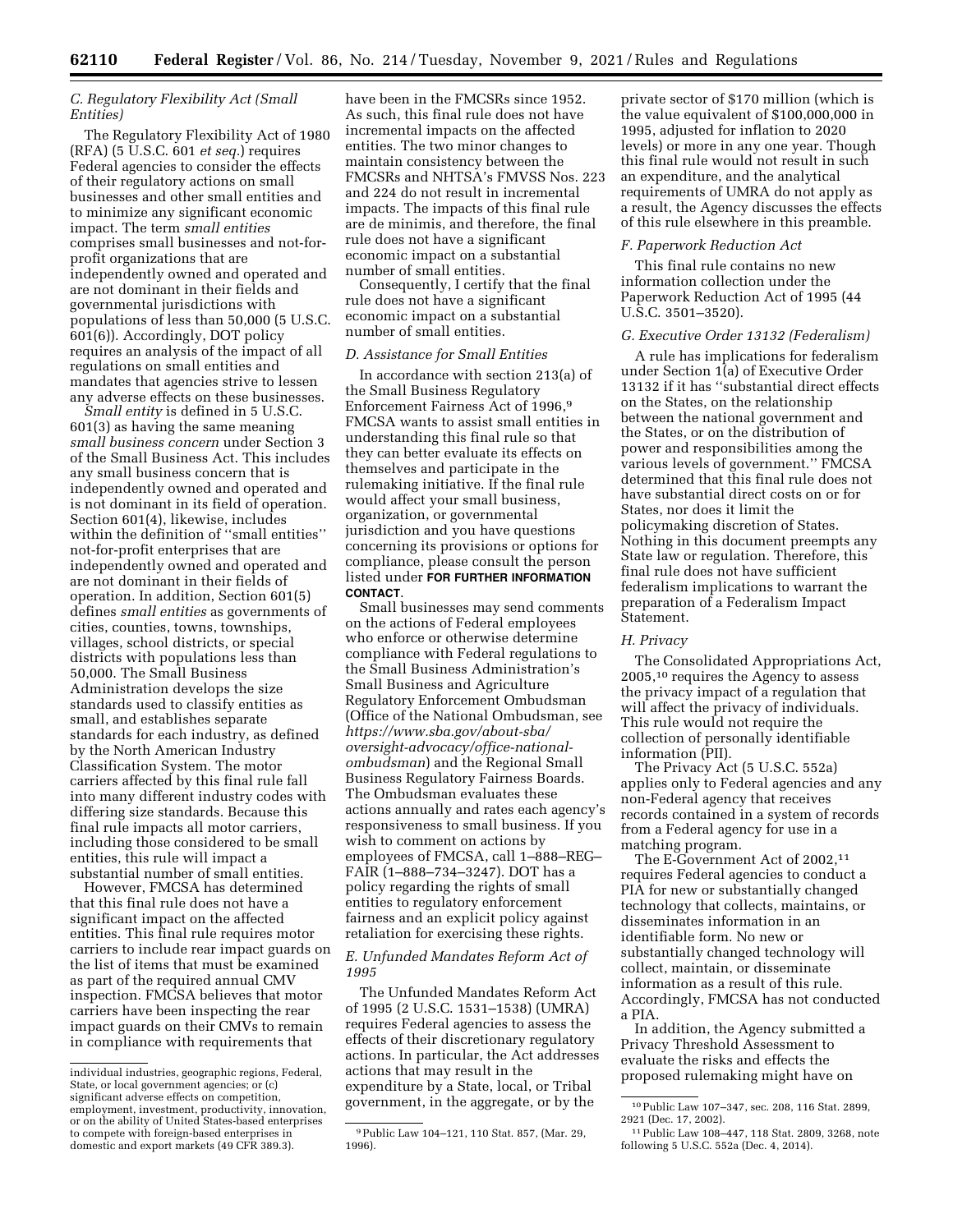collecting, storing, and sharing personally identifiable information. The DOT Privacy Office has determined that this rulemaking does not create privacy risk.

### *I. Executive Order 13175 (Indian Tribal Governments)*

This final rule does not have Tribal implications under Executive Order 13175, Consultation and Coordination with Indian Tribal Governments, because it does not have a substantial direct effect on one or more Indian Tribes, on the relationship between the Federal Government and Indian Tribes, or on the distribution of power and responsibilities between the Federal Government and Indian Tribes.

*J. National Environmental Policy Act of 1969* 

FMCSA analyzed this final rule pursuant to the National Environmental Policy Act of 1969 (42 U.S.C. 4321 *et seq.*) and determined this action is categorically excluded from further analysis and documentation in an environmental assessment or environmental impact statement under FMCSA Order 5610.1 (69 FR 9680, March 1, 2004), Appendix 2, paragraph (aa). The Categorical Exclusion (CE) in paragraph (aa) covers regulations requiring motor carriers, their officers, drivers, agents, representatives, and employees directly in control of CMVs to inspect, repair, and provide maintenance for every CMV used on a public road. The requirements adopted in this rule are covered by this CE and the final rule does not have any effect on the quality of the environment.

# **List of Subjects in 49 CFR Part 393**

Highway safety, Motor carriers, Motor vehicle safety, Reporting and recordkeeping requirements.

In consideration of the foregoing, FMCSA amends 49 CFR part 393 and Appendix G to Subchapter B of Chapter III as follows:

## **PART 393—PARTS AND ACCESSORIES NECESSARY FOR SAFE OPERATION**

■ 1. The authority citation for part 393 continues to read as follows:

**Authority:** 49 U.S.C. 31136, 31151, and 31502; sec. 1041(b) of Pub. L. 102–240, 105 Stat. 1914, 1993 (1991); sec. 5301 and 5524 of Pub. L. 114–94, 129 Stat. 1312, 1543, 1560; and 49 CFR 1.87.

 $\blacksquare$  2. Amend § 393.5 by adding a definition for *Road construction controlled horizontal discharge trailer*  in alphabetical order to read as follows:

### **§ 393.5 Definitions.**

\* \* \* \* \*

\* \* \* \* \* *Road construction controlled horizontal discharge trailer* means a trailer or semitrailer that is equipped with a mechanical drive and a conveyor to deliver asphalt and other road building materials, in a controlled horizontal manner, into a lay down machine or paving equipment for road construction and paving operations.

 $\blacksquare$  3. In § 393.86 revise paragraphs (a)(1),  $(a)(6)$  introductory text, and  $(b)(1)$ introductory text to read as follows:

# **§ 393.86 Rear impact guards and rear end protection.**

(a)(1) *General requirements for trailers and semitrailers manufactured on or after January 26, 1998.* Each trailer and semitrailer with a gross vehicle weight rating of 4,536 kg (10,000 pounds) or more, and manufactured on or after January 26, 1998, must be equipped with a rear impact guard that meets the requirements of Federal Motor Vehicle Safety Standard No. 223 (49 CFR 571.223) in effect at the time the vehicle was manufactured. When the rear impact guard is installed on the trailer or semitrailer, the vehicle must, at a minimum, meet the requirements of FMVSS No. 224 (49 CFR 571.224) in effect at the time the vehicle was manufactured. The requirements of paragraph (a) of this section do not apply to pole trailers (as defined in § 390.5 of this chapter); pulpwood trailers, low chassis vehicles, special purpose vehicles, wheels back vehicles, and road construction controlled horizontal discharge trailers (as defined in § 393.5); and trailers towed in driveaway-towaway operations (as defined in § 390.5).

\* \* \* \* \* (6) *Certification and labeling requirements for rear impact protection guards.* Each rear impact guard used to satisfy the requirements of paragraph (a)(1) of this section must be permanently marked or labeled as required by FMVSS No. 223 (49 CFR 571.223, S5.3). The label shall be placed on the forward or rearward facing surface of the horizontal member of the guard, provided that the label does not interfere with the retroreflective

sheeting required by S5.7.1.4.1(c) of FMVSS No. 108 (49 CFR 571.108), and is readily accessible for visual inspection. The certification label must contain the following information: \* \* \* \* \*

(b)(1) *Requirements for motor vehicles manufactured after December 31, 1952 (except trailers or semitrailers manufactured on or after January 26, 1998).* Each motor vehicle manufactured after December 31, 1952, (except truck tractors, pole trailers, pulpwood trailers, road construction controlled horizontal discharge trailers, or vehicles in driveaway-towaway operations) in which the vertical distance between the rear bottom edge of the body (or the chassis assembly if the chassis is the rearmost part of the vehicle) and the ground is greater than 76.2 cm (30 inches) when the motor vehicle is empty, shall be equipped with a rear impact guard(s). The rear impact guard(s) must be installed and maintained in such a manner that:

\* \* \* \* \*

# **PART 396—INSPECTION, REPAIR, AND MAINTENANCE**

■ 4. The authority citation for part 396 continues to read as follows:

**Authority:** 49 U.S.C. 504, 31133, 31136, 31151, 31502; sec. 32934, Pub. L. 112–141, 126 Stat. 405, 830; sec. 5524, Pub. L. 114–94, 129 Stat. 1312, 1560; and 49 CFR 1.87.

■ 5. Amend Appendix A to Part 396 by adding Section 15 to read as follows:

### **Appendix A to Part 396—Minimum Periodic Inspection Standards**

\* \* \* \* \*

15. Rear Impact Guard

a. Trailers and semitrailers with a GVWR of 4,536 kg (10,001 lbs.) or more, manufactured on or after January 26, 1998

(see exceptions in  $\S 393.86(a)(1)$ ). 1. Missing guard.

2. Guard is not securely attached to trailer, including broken or missing fasteners, any welds or parent metal cracked, or other damage that compromises secure attachment of the guard.

3. Guard horizontal member does not extend to within 100 mm (4 inches) of each, or extends beyond either, side extremity of the vehicle.

4. Guard horizontal member is more than 560 mm (22 inches) above the ground.

5. Guard horizontal member is more than 305 mm (12 inches) forward of the rear extremity of the vehicle.

6. Guard horizontal member does not have a cross sectional vertical height of at least 100 mm (4 inches) across its entire width.